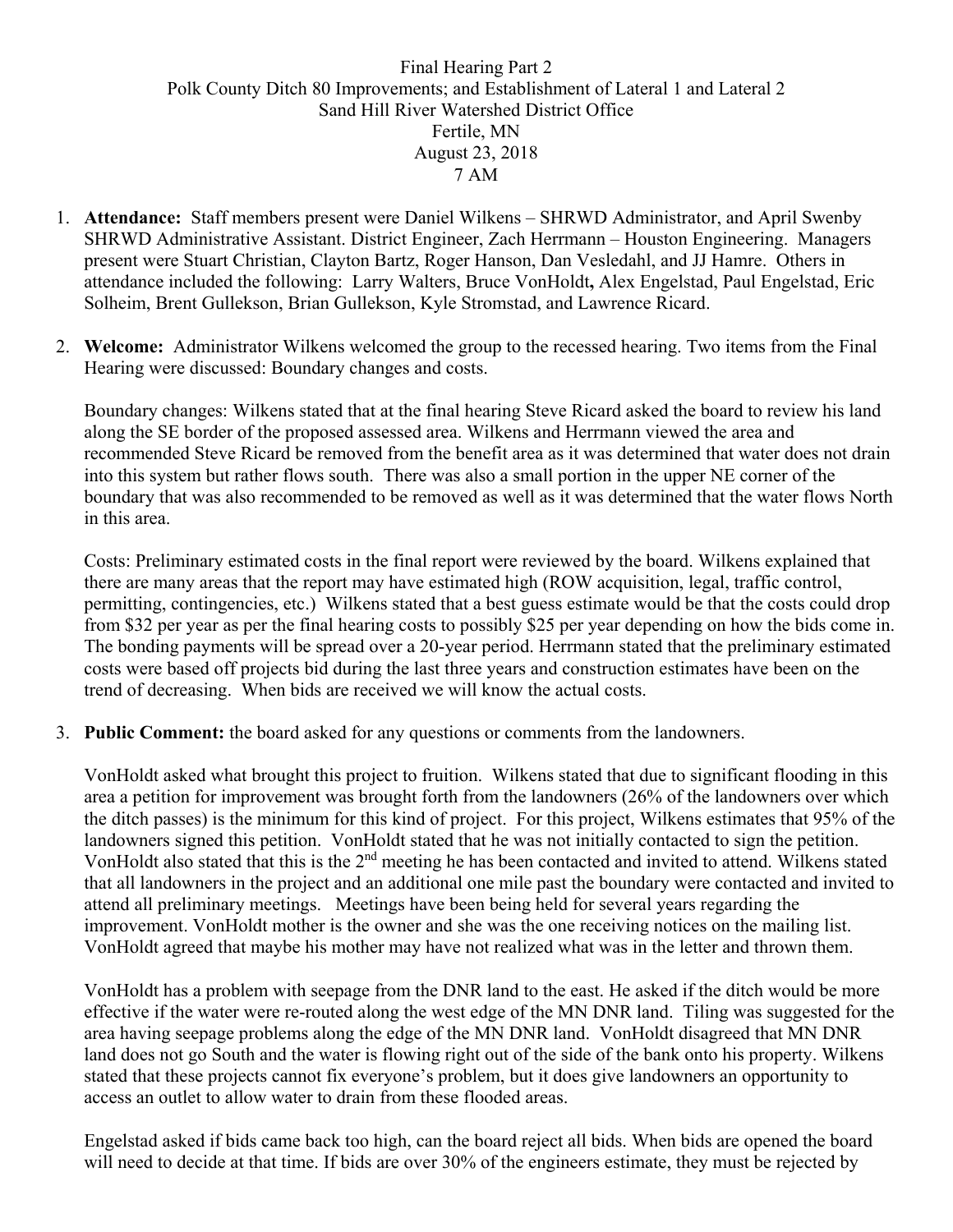statute. VonHoldt felt that the statutes procedure to proceed forward without knowing an exact cost is improper. Engelstad would like to see the district solicit bids so we have an actual cost. The board would then have to make a decision to accept a bid to proceed with construction. VonHoldt asked that after bids are received, another landowner meeting be held for bid review. Wilkens stated that following the statute, once the final hearing has been completed and the project is ordered in, the engineer will advertise for bids. At that time the managers can accept or reject the bids. Landowner concerns can be heard at the bid opening but the final decision still rests with the board. .Herrmann stated he is hopeful for an October or November bid opening. It was later decided during the meeting that a bid opening was scheduled for October 2. It is unfeasible that dirt would be moved this fall.

Engelstad questions the NW quarter of Section 36 stated that at the last meeting a pipe was placed to deter the water North or West and was asking for clarification. Herrmann stated that some of the water could go west, but most of the water would go North. Some may go west during high rainfall events as this culvert and crossing is designed for overflow.

Engelstad asked if each lateral can be itemized out on the bids, and it was determined that it would be more cost effective for the landowners if a contractor could bid the whole project, as more competitive bids will be received. Herrmann stated that the engineers can figure out the cost per lateral after the bids are received.

VonHoldt asked how many managers have land affected by this project. Chairman Christian stated that he rents land in this project but does not own land in this project.

Gullekson asked how this process works if the costs come back sky high and the project does not move forward. Herrmann stated that he is waiting for legal counsel to determine the process of recouping the costs that have been incurred thus far. Hearing no more questions:

4. **Proceeding:** A **Motion** was made by Manager Vesledahl to amend the viewers report as recommended, **Seconded** by Manager Hamre, **Carried**.

The Sand Hill River Watershed District Board of Managers, sitting as the drainage authority for Polk County Ditch No. 80, having received a Petition to Improve and Establish Laterals to Polk County Ditch No. 80 pursuant to Minnesota Statutes, section 103E.341 by the petitioners, having noticed and conducted a public hearing on the detailed survey report, and based on the record and proceedings, Manager Hanson **moved**, **seconded** by Manager Bartz to adopt the following Findings and Order:

## **Findings:**

- 1. A Petition and bond was received by the Secretary of the Sand Hill River Watershed District requesting to Improve and Establish Laterals to Polk County Ditch No. 80, located in Sections 25, 26, 27, and 36, Township 148N, Range 46W, Russia Township, Polk County, Minnesota, and Section 30, Township 148N, Range 45W, Onstad Township, Polk County, Minnesota, pursuant to Minn. Stat. § 103E.215 and Minn. Stat. § 103E.225. The Petition for the project was reviewed and determined to be legal in conformity with Minn. Stat. § 103E.215 and Minn. Stat. § 103E.225.
- 2. The drainage authority accepted the Petition. The drainage authority also appointed Zachary Herrmann of Houston Engineering, Inc. to make a preliminary survey pursuant to Minn. Stat. § 103E.245.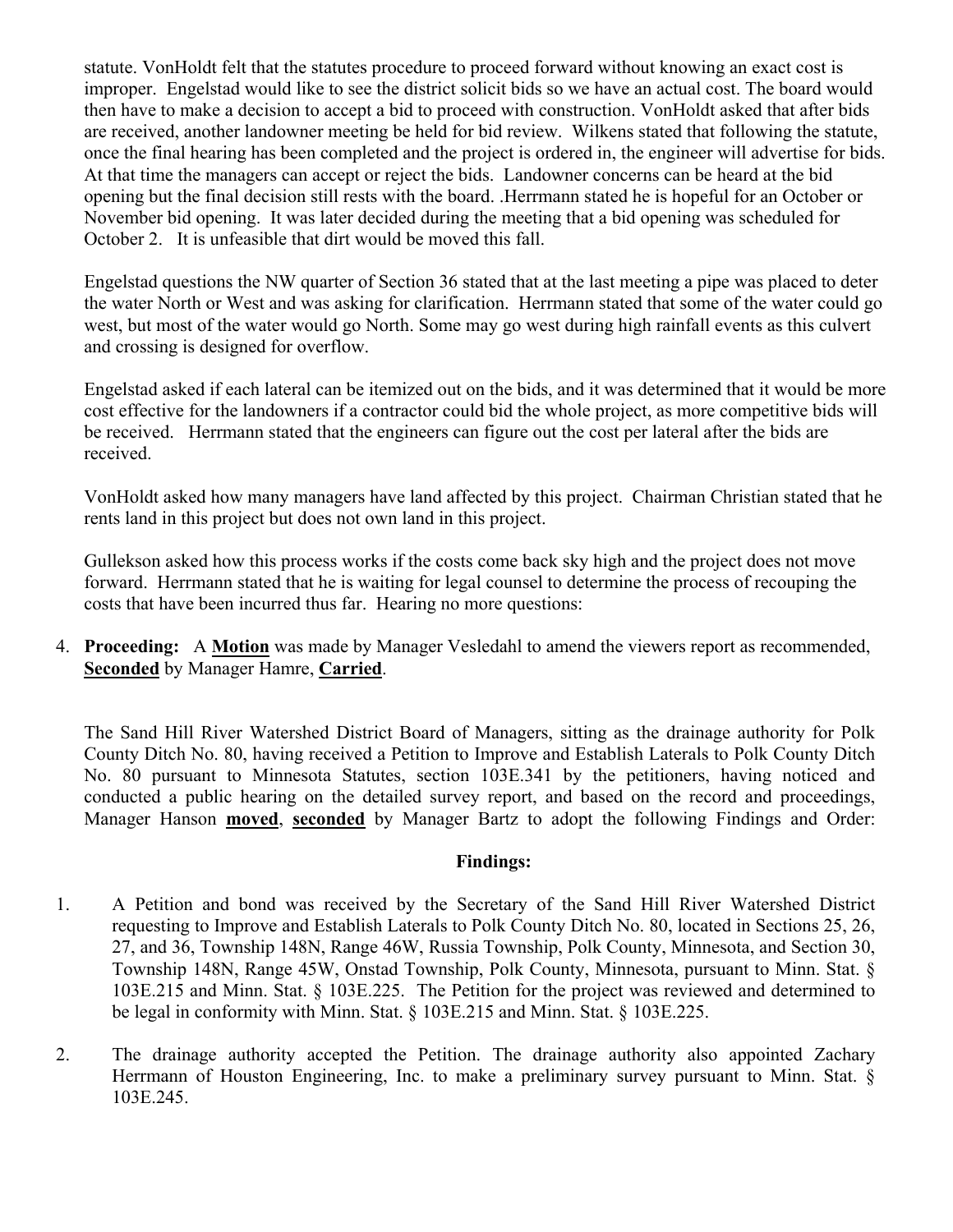- 3. Engineer Zachary Herrmann filed a preliminary survey report with the drainage authority on March 22, 2018. A copy of the preliminary survey report was mailed to the Director of the Division of Ecological and Water Resources in the Department of Natural Resources on March 23, 2018.
- 4. The drainage authority, by order, set a public hearing for review of the engineer's preliminary survey report on April 3, 2018 and directed the Secretary to provide at least 10 days advance notice, by mail, of the time and location of the hearing to the petitioners, political subdivisions, and owners of property likely to be affected by the proposed project.
- 5. Notice of the public hearing was properly provided as required by law.
- 6. At the public hearing, the engineer presented the preliminary survey report. The details of the engineer's presentation are set forth in the minutes of the public hearing. The details are supported by a Power Point Presentation that was used at the public hearing and submitted to the Board.
- 7. The Minnesota Department of Natural Resources commissioner's advisory report on the preliminary plan was publicly read and included in the record of proceedings.
- 8. The Minnesota Board of Soil and Water Resources advisory report on the preliminary plan was publicly read and included in the record of proceedings.
- 9. Comments were received at the public hearing and incorporated into the preliminary order.
- 10. At to the conclusion of the preliminary hearing, the drainage authority adopted findings and an order accepting the preliminary survey report, ordering the engineer to proceed with the detailed survey, and appointing three viewers to determine benefits and damages.
- 11. On July 3, 2018, the engineer filed the detailed survey report with the secretary. A copy of the detailed survey report was mailed to the commissioner of natural resources and board of soil and water resources for review.
- 12. On July 3, 2018, the viewers filed the viewers' report with the secretary.
- 13. Within 30 days after the viewers' report was filed, the secretary made a property owners' report from the information in the viewers' report in conformance with the requirements of Minn. Stat. § 103E.323, subd. 1. A copy of the property owners' report was mailed to each owner of property affected by the proposed drainage project and an affidavit of mailing is on file with the drainage authority.
- 14. A commissioner's final advisory report was filed with the drainage authority on August 7, 2018.
- 15. The drainage authority, by order, set a final hearing for review of the engineer's detailed survey report and the viewers' report on July 3, 2018 and directed the Secretary to provide notice of the final haring by publication, by posting, and by mail to the petitioners, political subdivisions, and owners of property likely to be affected by the proposed project.
- 16. Notice of the public hearing was properly provided as required by law.
- 17. At the final hearing, the engineer presented the detailed survey report. The details of the engineer's presentation are set forth in the minutes of the public hearing and are attached to this order. The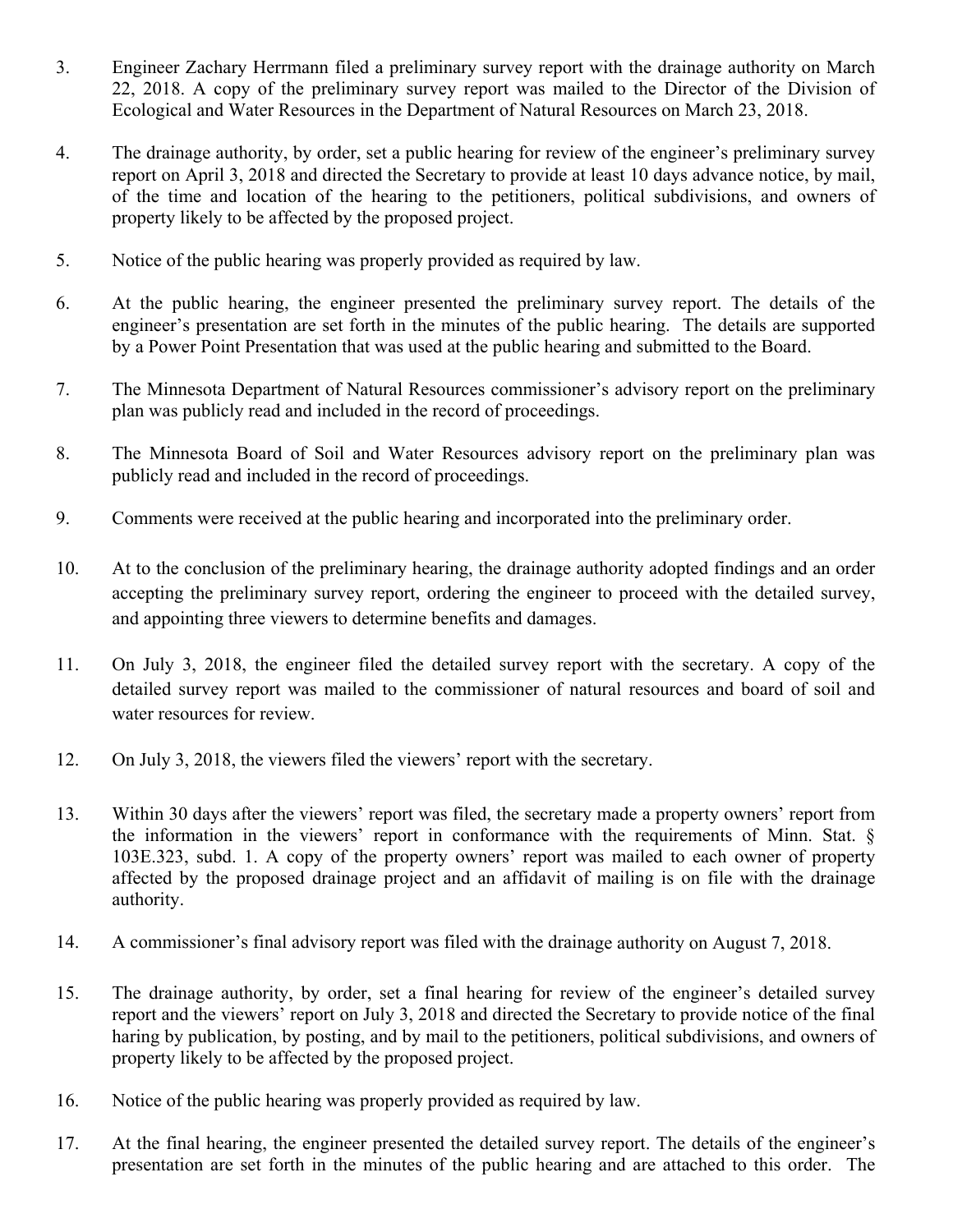details are supported by a Power Point Presentation that was used at the public hearing and submitted to the Board.

- 18. The commissioner's final advisory report was publicly read and included in the record of proceedings.
- 19. During the public hearing portion of the proceedings, individuals appeared and provided comment as set forth in the minutes of the public hearing, a copy of which is attached to this Order.
- 20. The Sand Hill River Watershed District determined it necessary to investigate the boundary of the benefitted area. The hearing was recessed to allow staff and engineer sufficient time for review. The hearing was reconvened at 7:00am on August 23, 2018 at the office of the Sand Hill River Watershed District.

Staff and engineer reviewed the area and recommended the following changes to the Viewers Report:

- a. Parcel Number 55.00153.01 is removed from the Benefitted Area
- b. 14 Acres from Parcel Number 55.00152.00 are removed from the Benefitted Area
- c. 7 Acres from Parcel Number 55.00149.00 are removed from the Benefitted Area
- 21. The detailed survey report and viewers' report have been made and other proceedings have been completed under this chapter.
- 22. The damages and benefits have been properly determined.
- 23. The viewers found that the benefits of the proposed drainage project are \$1,616,952.00. The engineer estimated that the cost of the proposed drainage project, including damages awarded is \$1,229,179.00. The benefits of the proposed drainage project exceed the total cost, including damages awarded.
- 24. The proposed drainage project will be of public utility and benefit and will promote the public health.
- 25. The proposed drainage project is practical.

## **Order:**

Based on the foregoing Findings and the entire record of proceedings before the Board, the Board, acting as the drainage authority for Polk County Ditch 80, hereby orders as follows:

- A. The Sand Hill River Watershed District, as drainage authority for the Improvements and Establishment of Laterals 1 and 2 to Polk County Ditch 80, hereby establishes and orders said Improvements and Establishment of Laterals 1 and 2 to Polk County Ditch 80 according to the project as described in the final engineer's report.
- B. The Board directs the engineer to prepare the detailed plans and specifications and other necessary documents to allow for bidding on the project.
- C. The Board directs the secretary to take all necessary actions for the construction of said Improvements and Establishment of Laterals 1 and 2 to Polk County Ditch 80 and authorizes the